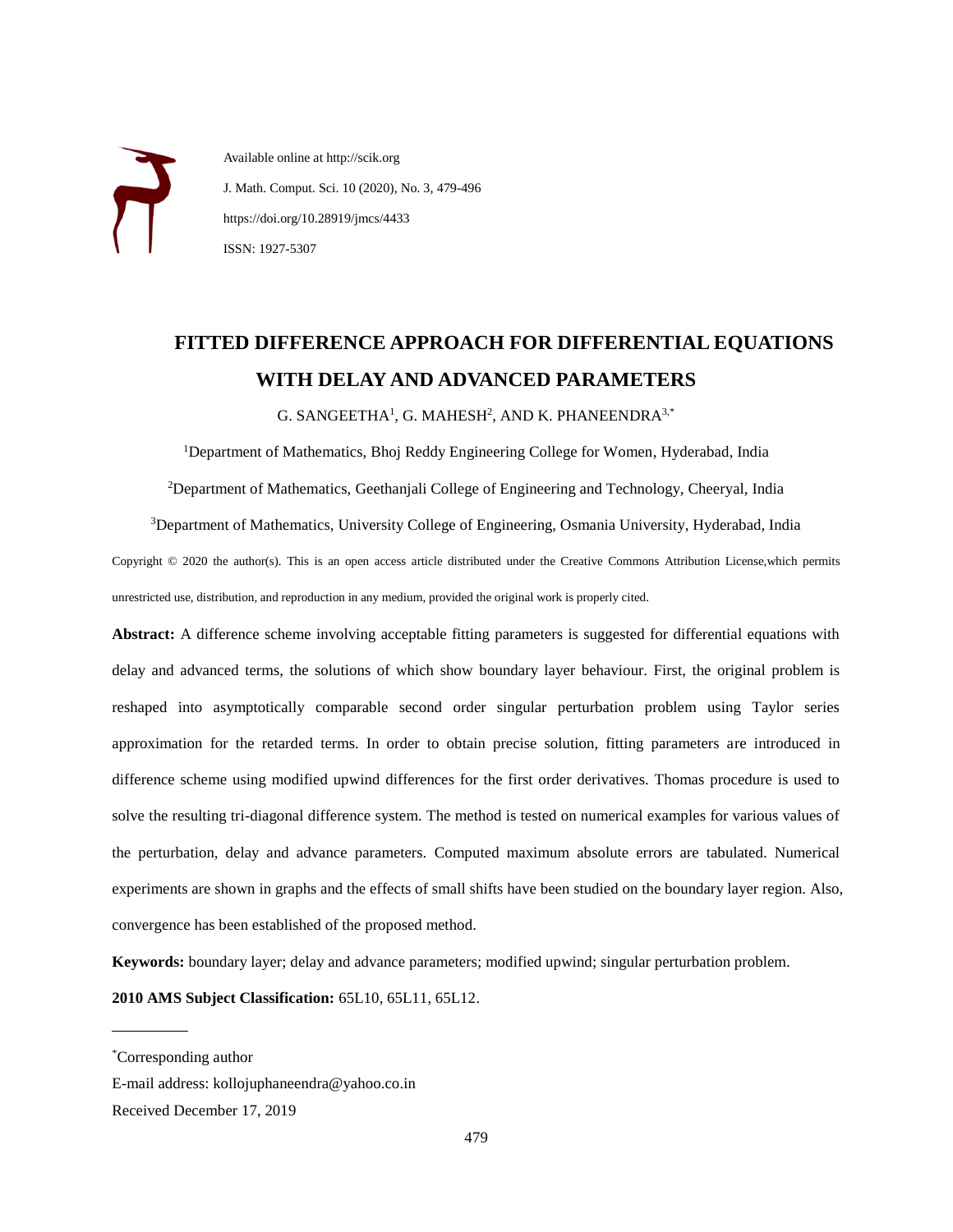## **1. INTRODUCTION**

Modelling of many practical phenomena such as, thermo-elasticity [2], hybrid optical system [3], in population dynamics [10], in models for physiological processes [14], red blood cell system [13], predator-prey models [15] and in the potential in nerve cells by random synaptic inputs in dendrites [18] causes differential-difference problems.

Bellman and Cooke [1], Doolan et al. 5], Driver [6], El'sgol'tsand Norkin [7], Kokotovic [9], Miller et al. [16] and Smith [17] can be found in the collection of books for further study of mathematical aspects of the above class of models and singular perturbation problems. Lange and Miura [11-12] provided an overview of equations with small shifts, layers having turning points and rapid oscillations. In [4], for the solution of the singularly perturbed differential-difference equations with mixed shifts, a fourth order difference method with a fitting factor is proposed. The researchers in [8], proposed a fitted piecewise-uniform mesh method with analysis for differential difference equation having mixed small shifts having boundary layer. With this inspiration, in the next section, we define the problem and derivation of the of the numerical scheme using modified upwind differences with two fitting parameters.

## **2. DESCRIPTION OF THE METHOD**

Consider the differential-difference equation with small delay as well as advance terms having the layer structure of the form: the layer structure of the form:<br>  $\varepsilon \theta''(s) + \alpha(s)\theta'(s) + \beta(s)\theta(s-\delta) + C(s)\theta(s) + D(s)\theta(s+\eta) = F(s), 0 < s < 1$ 

$$
\varepsilon \theta''(s) + \alpha(s)\theta'(s) + \beta(s)\theta(s-\delta) + C(s)\theta(s) + D(s)\theta(s+\eta) = F(s), 0 < s < 1
$$
 (1)

with the boundary conditions

$$
\theta(s) = \phi(s) , \quad \text{over } -\delta \le s \le 0
$$
 (2)

$$
\theta(s) = \gamma(s), \quad \text{over} \quad 1 \le s \le 1 + \eta \tag{3}
$$

where  $\alpha(s)$ ,  $\beta(s)$ ,  $C(s)$ ,  $D(s)$ ,  $\phi(s)$  and  $\gamma(s)$  are differentiable functions over (0, 1), perturbation parameter is  $\varepsilon (0 < \varepsilon < 1)$ ,  $\delta (0 < \delta = o(\varepsilon))$  the delay parameter and  $\eta$  the advance parameter respectively  $(0 < \eta = o(\varepsilon))$ .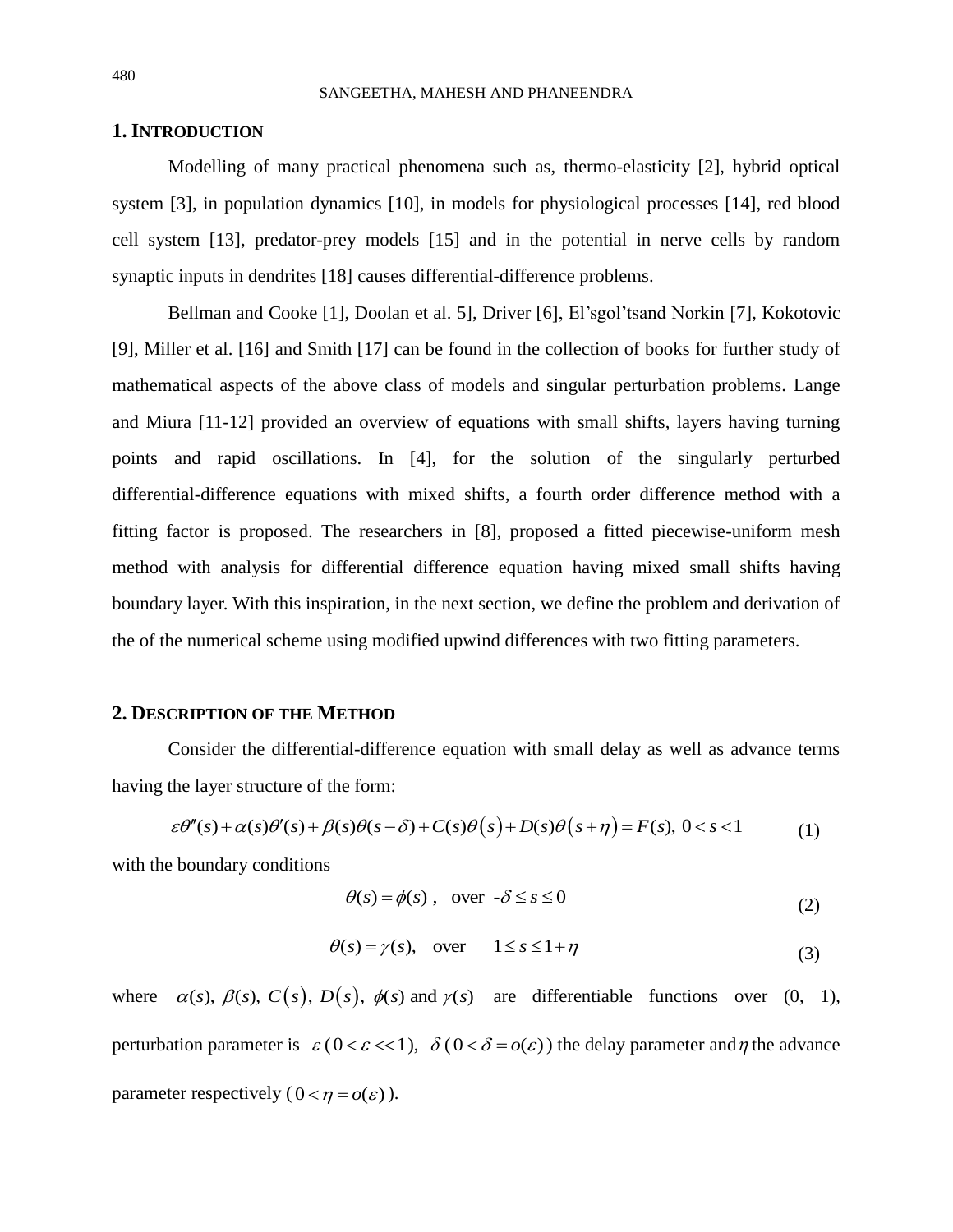### FITTED DIFFERENCE APPROACH FOR DDES

Using Taylor's expansion for the terms having delay and advanced parameters, we have

$$
\theta(s-\delta) \approx \theta(s) - \delta \theta'(s) \tag{4}
$$

$$
\theta(s+\eta) \approx \theta(s) + \eta \theta'(s) \tag{5}
$$

Using Eq. (4) and Eq.(5) in Eq. (1), we have the following an asymptotically similar problem<br>  $\varepsilon \theta''(s) + \tilde{\alpha}(s) \theta'(s) + \tilde{\beta}(s) \theta(s) = F(s)$  (ex-

$$
\varepsilon \theta''(s) + \tilde{\alpha}(s) \theta'(s) + \tilde{\beta}(s) \theta(s) = F(s)
$$
\n(6)

$$
\theta(0) = \phi(0) \tag{7}
$$

$$
\theta(1) = \gamma(1) \tag{8}
$$

where  $\tilde{\alpha}(s) = \alpha(s) + D(s)\eta - \beta(s)\delta$  and  $\tilde{\beta}(s) = \beta(s) + C(s) + D(s)$ .

Since  $0 < \delta \ll 1$  and  $0 < \eta \ll 1$ , the conversion from Eq. (1) to Eq. (6) shall be admitted (El'sgolt's and Norkin [7]).

The roots for the characteristic equationof Eq. (6) may be described by

$$
\varepsilon \xi(s)^2 + \tilde{\alpha}(s)\xi(s) - \tilde{\beta}(s) = 0
$$

The two continuous functions of the above equation are given by

$$
\xi_1(s) = -\frac{\tilde{\alpha}(s)}{2\varepsilon} - \sqrt{\left(\frac{\tilde{\alpha}(s)}{2\varepsilon}\right)^2 + \frac{\tilde{\beta}(s)}{\varepsilon}}\tag{9}
$$

$$
\xi_2(s) = -\frac{\tilde{\alpha}(s)}{2\varepsilon} + \sqrt{\left(\frac{\tilde{\alpha}(s)}{2\varepsilon}\right)^2 + \frac{\tilde{\beta}(s)}{\varepsilon}}
$$
(10)

The function  $\xi_1 < 0$  characterizes the layer on the left-end  $s = 0$ , while  $\xi_2 > 0$  describes layer on the right-end  $s = 1$ .

## **3. NUMERICAL METHOD**

Discretize the space [0, 1] in *N* equivalent sub-intervals of mesh size *N*  $h = \frac{1}{v}$ , so that  $s_i = s_0 + ih$ ,  $i = 0, 1, 2, ..., N$  are the nodal points with  $0 = s_0, 1 = s_N$ .

As there are two boundary layers at  $s = 0$  and  $s = 1$  for the given problem, the space [0, 1] split into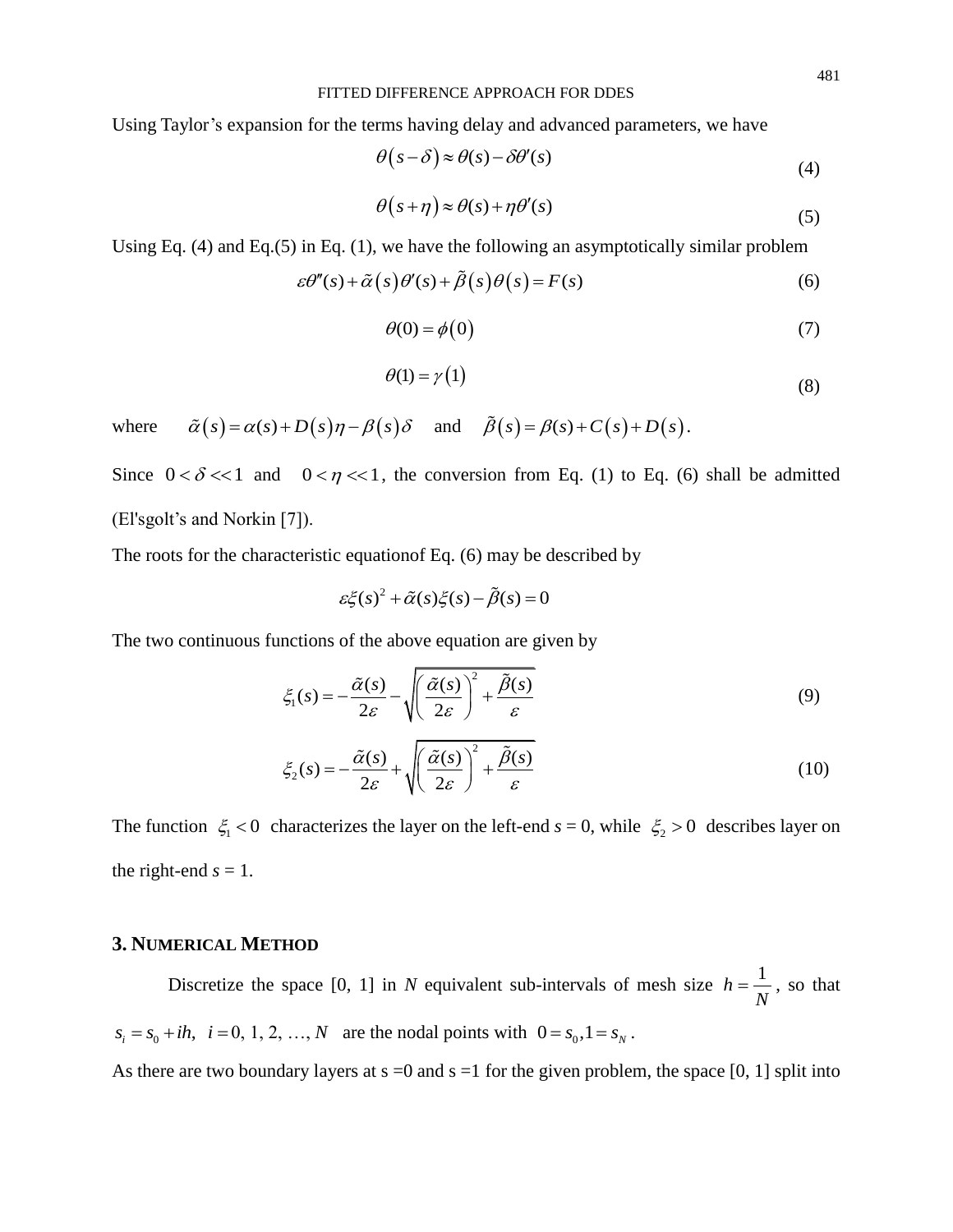two sub-intervals  $\begin{bmatrix} 0, s_p \end{bmatrix}$  and  $\begin{bmatrix} s_p, 1 \end{bmatrix}$  where  $s_p = \frac{1}{2}$  $s_p = \frac{1}{2}$ . In  $\lfloor 0, s_p \rfloor$  the layer at the left end  $s = 0$ and the layer is at right end  $s = 1$  in  $\left[ s_p, 1 \right]$ .

We consider the difference scheme  
\n
$$
\varepsilon \chi_i(\rho) \Omega_{\pm} \theta_i + \alpha(s_i) \mu_i(\rho) \Omega'_{+} \theta_i - \beta(s_i) \theta_i = F(s_i) \text{ for } i = 1, 2, ... p
$$
\n(11)

$$
\varepsilon \chi_i(\rho) \Omega_{\underline{v}} \theta_i + \alpha(s_i) \mu_i(\rho) \Omega_{\underline{v}}' \theta_i - \beta(s_i) \theta_i = F(s_i) \text{ for } i = p+1, p+2, ..., N-1
$$
 (12)

with

$$
\theta_o = \phi, \quad \theta_N = \gamma \tag{13}
$$

where  $\chi_i(\rho)$  and  $\mu_i(\rho)$  are defined in such way that the solution of the related homogeneous differential equation is the exact solution of the related homogeneous difference of Eq. (11), Eq. (12).

(12).  
\nHere 
$$
\Omega_{\pm}\theta_i \approx \frac{\theta_{i-1} - 2\theta_i + \theta_{i+1}}{h^2}
$$
,  $\Omega_{\pm}'\theta_i \approx \frac{\theta_{i+1} - \theta_i}{h} - \frac{h}{2}\theta_i''$ ,  $\Omega_{\pm}'\theta_i \approx \frac{\theta_i - \theta_{i-1}}{h} + \frac{h}{2}\theta_i''$  and  $\rho = \frac{h}{\varepsilon}$ .

Substituting Eq. (9) and Eq. (10) in the related homogeneous difference Eq. (11) and Eq. (12), we can determine the fitting factors

can determine the fitting factors  
\n
$$
\chi_i(\rho) = -\frac{\beta(s_i)h}{4\left[\frac{1}{\rho} - \frac{\alpha_i}{2}\right]} \left[\frac{e^{-\left(\frac{\alpha(s_i)h}{2\varepsilon}\right)}}{\sinh\left(\frac{\xi_1(s_i)h}{2}\right)\sinh\left(\frac{\xi_2(s_2)h}{2}\right)}\right]
$$
 for  $i = 1, 2, ..., p$  (14a)

$$
\begin{bmatrix}\n\rho & 2\n\end{bmatrix}\n\begin{bmatrix}\n2 & 3 & 4 \\
2 & 5 & 5\n\end{bmatrix}\n\begin{bmatrix}\n2 & 3 & 4 \\
2 & 5 & 6\n\end{bmatrix}
$$
\n
$$
\chi_{i}(\rho) = -\frac{\beta(s_{i})h}{4\left[\frac{1}{\rho} + \frac{\alpha_{i}}{2}\right]} \left[\frac{e^{-\left(\frac{\alpha(s_{i})h}{2\varepsilon}\right)}}{\sinh\left(\frac{\xi_{1}(s_{i})h}{2}\right)}\sinh\left(\frac{\xi_{2}(s_{2})h}{2}\right)\right]
$$
\nfor  $i = p+1, p+2, ..., N-1$  (14b)

$$
\lfloor \rho \rfloor \lfloor \sqrt{2} \rfloor \lfloor \sqrt{2} \rfloor
$$
\nand 
$$
\tau_i(\rho) = \frac{\beta(s_i)h}{2\alpha(s_i)} \left( \text{Coth}\left(\frac{\xi_1(s_i)h}{2}\right) + \text{Coth}\left(\frac{\xi_2(s_i)h}{2}\right) \right) \text{ for } i = 1, 2, \dots N-1.
$$
\n(15)

The Eq. (11) and Eq. (12) reduces to below tridiagonal systems of equations\n
$$
\left(\frac{\chi_i}{h^2}\left[\varepsilon - \frac{\alpha_i h}{2}\right]\right)\theta_{i-1} - \left(\left(\frac{2\sigma_i}{h^2}\left[\varepsilon - \frac{\alpha_i h}{2}\right]\right) + \frac{\alpha_i \tau_i}{h} + \beta_i\right)\theta_i + \left(\frac{\sigma_i}{h^2}\left[\varepsilon - \frac{\alpha_i h}{2}\right] + \frac{\alpha_i \tau_i}{h}\right)\theta_{i+1} = F_i
$$
\n(16)

for  $i = 1, 2, ..., p$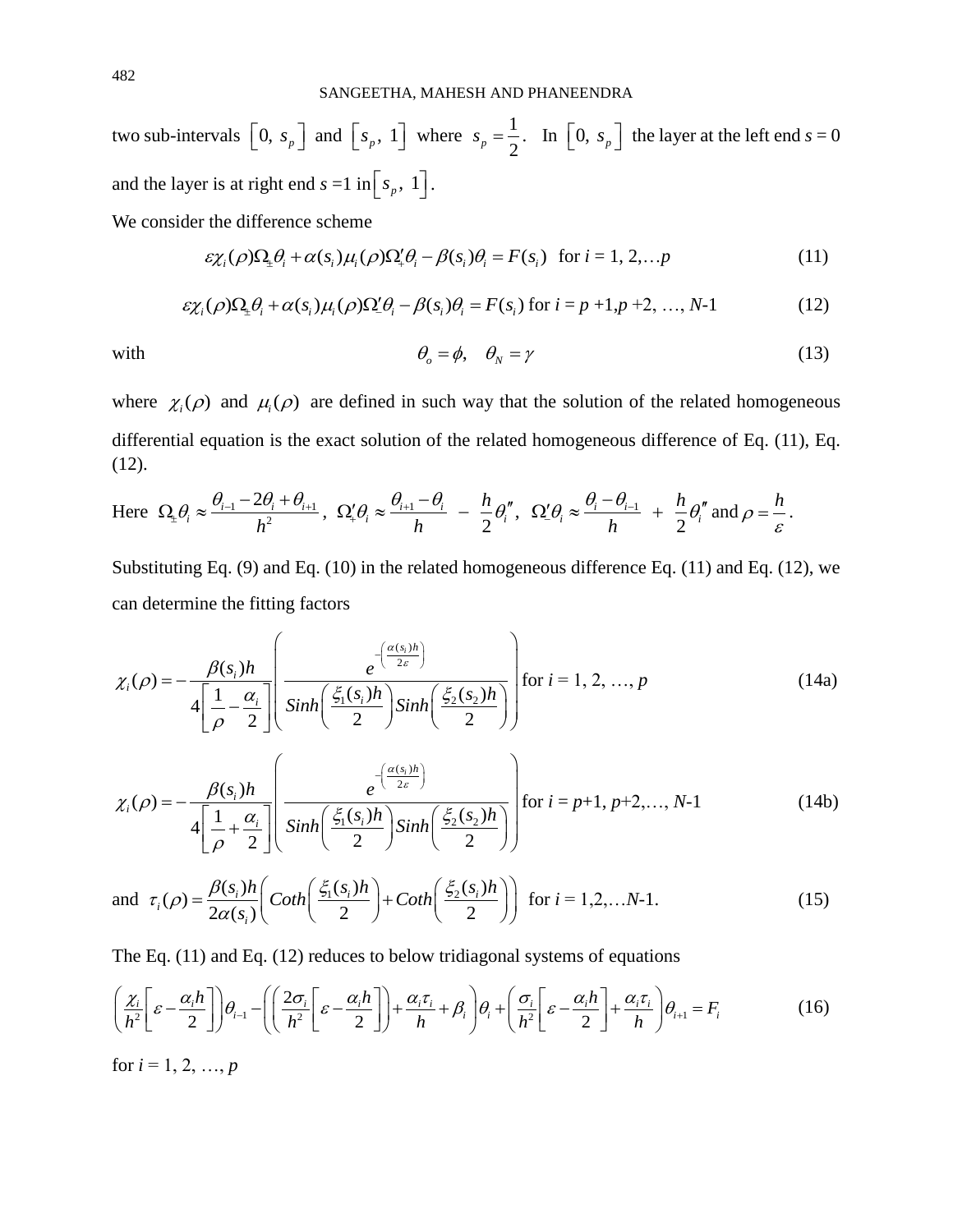FTTED DIFFERENCE APPROACH FOR DDES\n
$$
\left(\frac{\chi_i}{h^2} \left[\varepsilon + \frac{\alpha_i h}{2}\right] - \frac{\alpha_i \tau_i}{h}\right) \theta_{i-1} - \left(\left(\frac{2\chi_i}{h^2} \left[\varepsilon - \frac{\alpha_i h}{2}\right]\right) - \frac{\alpha_i \tau_i}{h} + \beta_i\right) \theta_i + \left(\frac{\chi_i}{h^2} \left[\varepsilon + \frac{\alpha_i h}{2}\right]\right) \theta_{i+1} = F_i
$$
\n(17)

 $i = p +1, p +2,...N-1$ 

To solve the above system of equations, Thomas algorithm is used with the boundary conditions Eq. (13).

## **4. CONVERGENCE ANALYSIS**

The matrix vector form of tridiagonal system Eq. (16) can be expressed as

$$
MZ = R \tag{18}
$$

where  $M = (p_{ij})$ ,  $1 \le i \le p-1$  and  $1 \le j \le p-1$ , such that

$$
WZ = K
$$
\nwhere  $M = (p_{ij})$ ,  $1 \le i \le p-1$  and  $1 \le j \le p-1$ , such that

\n
$$
p_{i,i-1} = \frac{\chi_i}{h^2} \left[ \varepsilon - \frac{\alpha_i h}{2} \right], \quad p_{i,i} = -\left( \left( \frac{2\chi_i}{h^2} \left[ \varepsilon - \frac{\alpha_i h}{2} \right] \right) + \frac{\alpha_i \tau_i}{h} + \beta_i \right), \quad p_{i,i+1} = \left( \frac{\varphi_i}{h^2} \left[ \varepsilon + \frac{\alpha_i h}{2} \right] \right) + \frac{\alpha_i \tau_i}{h}
$$
\n(16)

and 
$$
R = (F_i)
$$
 is a column matrix for  $i = 1, 2, ..., p-1$  with local truncation error  
\n
$$
T_i(h) = h\left(\frac{\tau\alpha_i}{2}\right)\theta_i'' + h^2\left(\frac{\tau\alpha_i}{6}\theta_i'' + \frac{\chi_i}{12}\left[\varepsilon - \frac{\alpha_i h}{2}\right]\theta_i'' + O(h^3)
$$
\n(19)

i.e., truncation error in the scheme is of  $O(h)$ .

The matrix-vector form of tridiagonal system Eq. (17) can be expressed as

$$
MZ = R \tag{20}
$$

where  $M = (p_{ij})$ ,  $p+1 \le i, j \le N-1$ , with

$$
MZ = K
$$
\n(20)  
\nwhere  $M = (p_{ij})$ ,  $p+1 \le i, j \le N-1$ , with\n
$$
p_{ii-1} = \left(\frac{\chi_i}{h^2} \left[\varepsilon + \frac{\alpha_i h}{2}\right] - \frac{\alpha_i \tau_i}{h}\right), p_{ii} = -\left(\left(\frac{2\chi_i}{h^2} \left[\varepsilon - \frac{\alpha_i h}{2}\right]\right) - \frac{\alpha_i \tau_i}{h} + \alpha_i\right), p_{i+1} = \left(\frac{\chi_i}{h^2} \left[\varepsilon + \frac{\alpha_i h}{2}\right]\right)
$$

and  $R = (F_i)$  is a column matrix for  $i = p+1, p+2,..., N-1$  with local truncation error

and R = 
$$
(F_i)
$$
 is a column matrix for  $l = p+1, p+2, ..., l$   
\n
$$
T_i(h) = h\left(-\frac{\tau\alpha_i}{2}\right)\theta_i'' + h^2\left(\frac{\tau\alpha_i}{6}\theta_i'' + \frac{\chi_i}{12}\left[\varepsilon + \frac{\alpha_i h}{2}\right]\theta_i''\right) + O(h^3)
$$

We also have *M Z* − *E*

$$
M\overline{Z} - T_E(h) = R \tag{21}
$$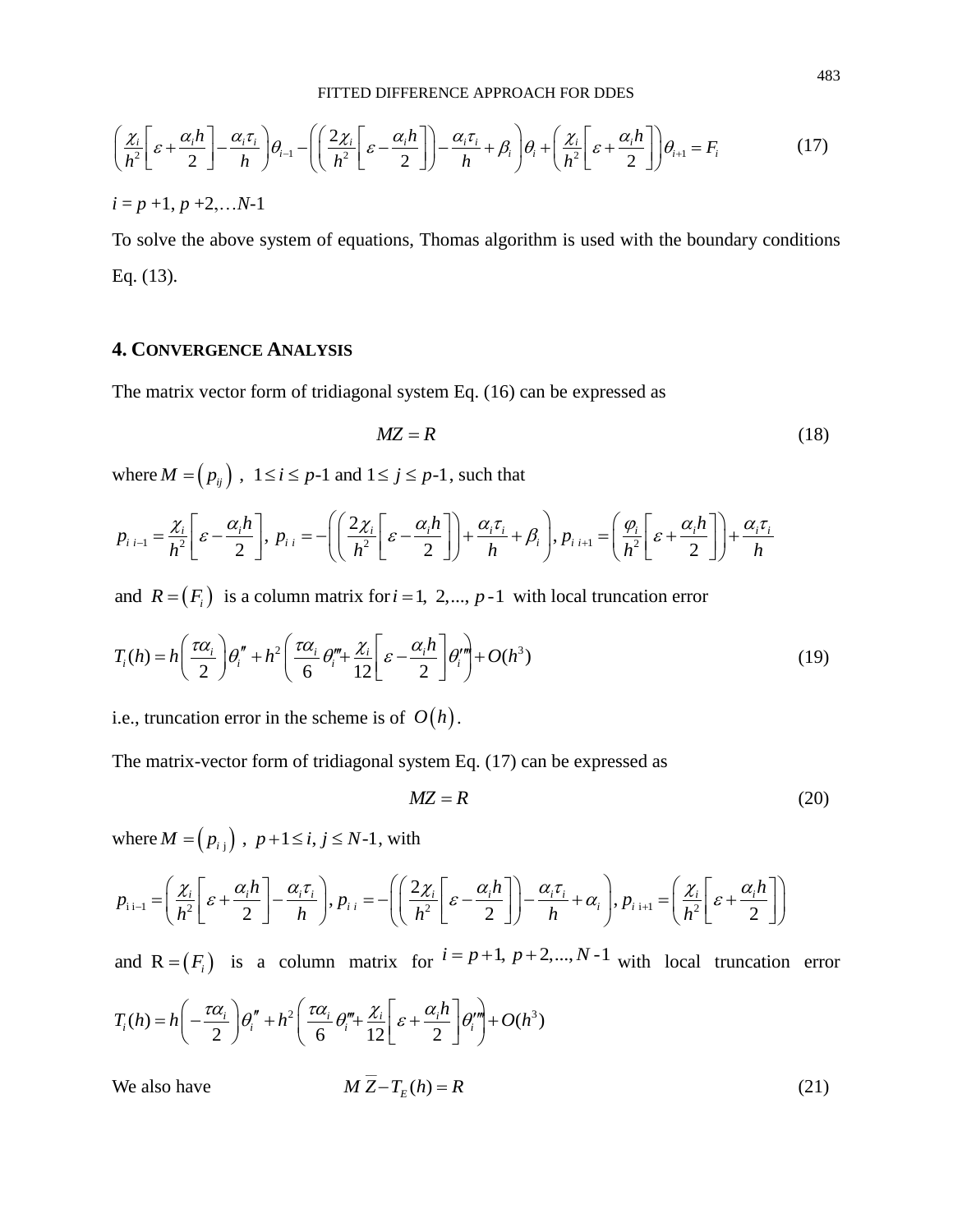where  $\overline{Z} = \left(\overline{\theta}_0, \overline{\theta}_1, ..., \overline{\theta}_N\right)^t$  s  $=$   $\left( \theta_0, \theta_1, ..., \theta_N \right)$  symbolizes the exact solution and the local truncation error is denoted

by  $T_E(h) = (T_0(h), T_1(h), ..., T_N(h))^t$ .

Using Eq.  $(18)$ , Eq.  $(20)$  and Eq.  $(21)$ , we get

$$
M(\bar{Z}-Z)=T_E(h) \tag{22}
$$

Thus the error equation is

$$
ME = T_E(h) \tag{23}
$$

Here  $E = \overline{Z} - Z = (e_0, e_1, e_2, ..., e_N)^t$ .

Clearly, we have

$$
S_{i} = \sum_{j=1}^{N-1} p_{i j} = -\frac{\chi}{h^{2}} \left( \varepsilon - \frac{\alpha_{i} h}{2} \right) + \beta_{i} \text{ for } i = 1
$$
  

$$
S_{i} = \sum_{j=1}^{N-1} p_{i j} = 2\beta_{i} = \tilde{\beta}_{i_{0}} \text{ for } i = 2, 3, \dots, N-2
$$
  

$$
S_{i} = \sum_{j=1}^{N-1} p_{i j} = -\frac{\chi}{h^{2}} \left( \varepsilon + \frac{\alpha_{i} h}{2} \right) + \beta_{i} \text{ for } i = N-1
$$

Since  $0 < \varepsilon < 1$ , the matrix *M* is monotone and irreducible. Then,  $M^{-1}$  exists and its entries are non-negative.

Hence using Eq. (23), we get

$$
E = M^{-1}T_E(h) \tag{24}
$$

and

$$
||E|| \le ||M^{-1}|| \cdot ||T_E(h)|| \tag{25}
$$

Let  $\overline{p}_{k,i}$  be the  $(k,i)^{th}$  element of  $M^{-1}$ . Since  $\overline{p}_{k,i} \ge 0$ , using the matrix theory, we have

$$
\sum_{i=1}^{N-1} \overline{p}_{k,i} S_i = 1 , k = 1, 2, \dots, N-1
$$
 (26)

Therefore,

$$
\sum_{i=1}^{N-1} \overline{p}_{k,i} \le \frac{1}{\min_{1 \le i \le N-1} S_i} = \frac{1}{\tilde{\beta}_i} \le \frac{1}{\left| \tilde{\beta}_i \right|} \tag{27}
$$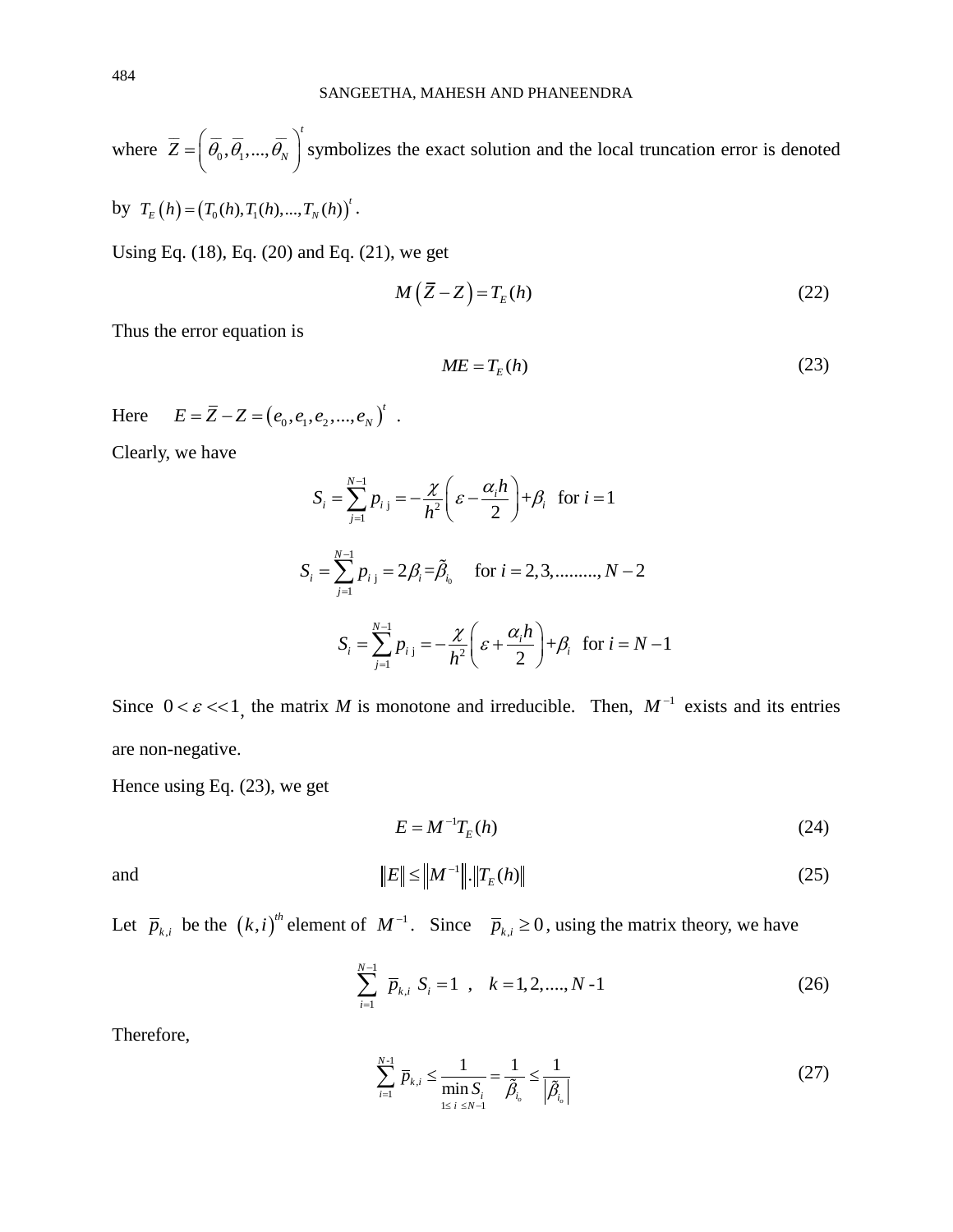for some  $1 < i_0 < N$  and  $\hat{\beta}_{i_0} = 2\beta_i$ .

We define 
$$
||M^{-1}|| = \max_{1 \le k \le N-1} \sum_{i=1}^{N-1} |\overline{p}_{ki}|
$$
 and  $||T_E(h)|| = \max_{1 \le i \le N-1} |T_i(h)|$ .

Using Eq. (19), Eq. (24) and Eq. (27), we get

$$
e_j = \sum_{i=1}^{N-1} \overline{p}_{ki} T_i(h), \quad j = 1, 2, 3, ..., N-1
$$

implies 
$$
e_j \le \frac{Kh}{|\beta_i|}, j = 1, 2, 3, ..., N-1
$$
 (28)

where 4  $K = \frac{\mu \alpha_i \sigma_i}{4}$  $\tau \alpha_i \theta_i''$  $=\frac{\mu u_i v_i}{4}$  is a constant.

Hence, using Eq. (28), we have  $||E|| = O(h).$ 

Therefore, the proposed scheme has first order convergent on uniform mesh.

## **5. NUMERICAL EXPERIMENTS**

In order to check the efficiency of proposed scheme computationally, six problems are considered, chosen from the literature. Since, the exact solution of the considered problems is given, so the maximum absolute errors are estimated by using  $E_{N,\varepsilon} = \max_{0 \le i \le N} |\theta(s_i) - \theta_i|$  where the exact solution is  $\theta(s_i)$  and the computed solution is  $\theta_i$ .

**Example 1.**  $\varepsilon \theta''(s) + \theta'(s) + 2\theta(s - \delta) - 3\theta(s) = 0$  with  $\theta(0) = 1$ ,  $-\delta \le s \le 0$  and  $\theta(1) = 1$ ,  $1 \leq s \leq 1 + \eta$ .

**Example 2.**  $\varepsilon \theta''(s) + \theta'(s) - 3\theta(s) + 2\theta(s + \eta) = 0$  with  $\theta(0) = 1$ ,  $-\delta \le s \le 0$  and  $\theta(1) = 1$ ,  $1 \leq s \leq 1 + \eta$ .

**Example 3.**  $\varepsilon \theta''(s) + \theta'(s) - 2\theta(s - \delta) - 5\theta(s) + \theta(s + \eta) = 0$  with  $\theta(0) = 1$ ,  $-\delta \le s \le 0$  and  $\theta(1) = 1, \quad 1 \leq z \leq 1 + \eta$ .

**Example 4.**  $\varepsilon \theta''(s) - \theta'(s) - 2\theta(s - \delta) + \theta(s) = 0$  with  $\theta(0) = 1$ ,  $-\delta \le s \le 0$  and  $\theta(1) = -1$ ,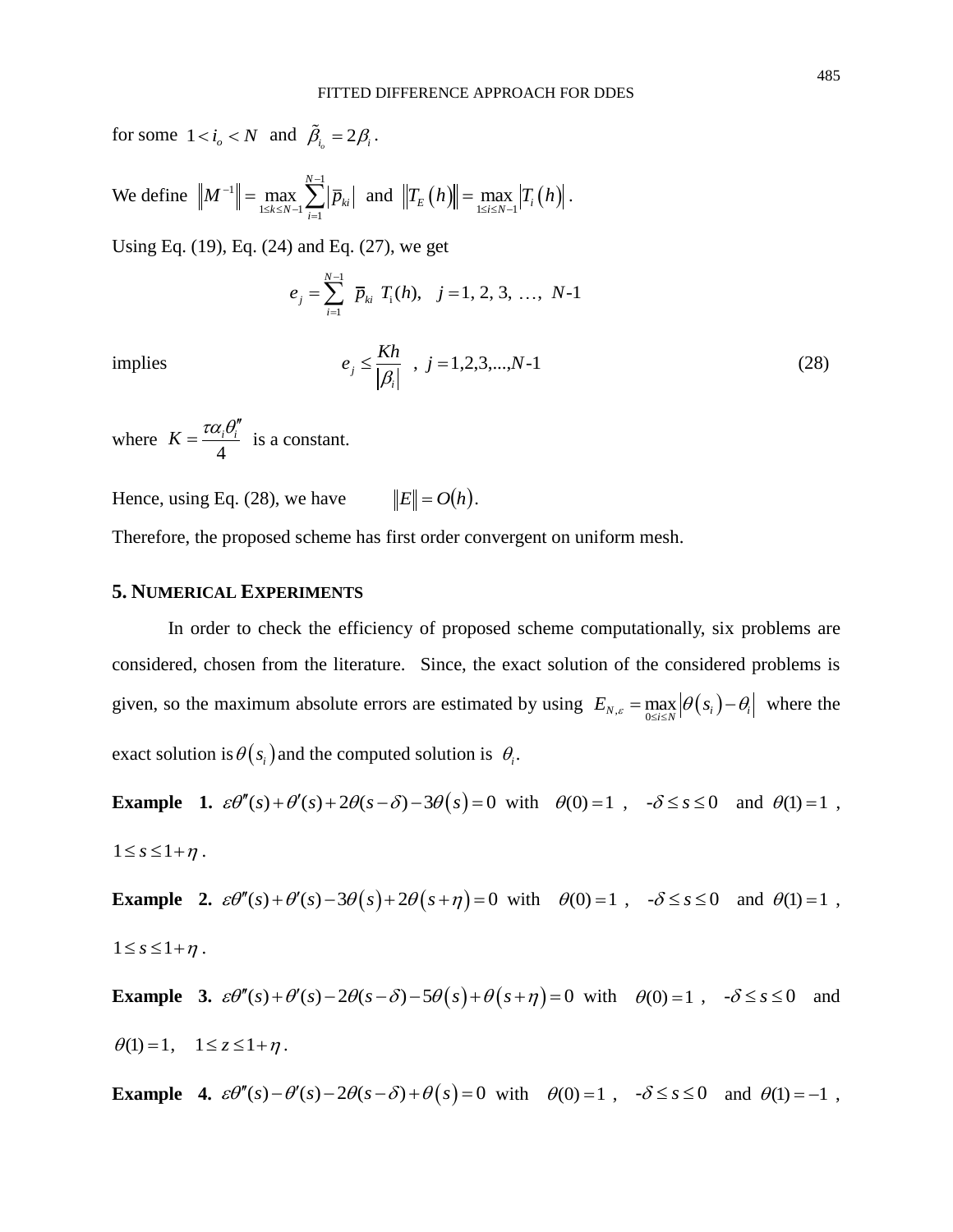$1 \leq s \leq 1 + n$ .

**Example 5.**  $\varepsilon \theta''(s) - \theta'(s) + \theta(s) - 2\theta(s + \eta) = 0$  with  $\theta(0) = 1$ ,  $-\delta \le s \le 0$  and  $\theta(1) = -1$ ,  $1 \leq s \leq 1 + n$ .

**Example 6.**  $\varepsilon \theta''(s) - \theta'(s) - 2\theta(s-\delta) + \theta(s) - 2\theta(s+\eta) = 0$  with  $\theta(0) = 1$ ,  $-\delta \le s \le 0$  and  $\theta(1) = -1, \quad 1 \leq s \leq 1 + \eta$ .

#### **6. DISCUSSIONS AND CONCLUSION**

To solve differential-difference equation having layer behaviour, a difference scheme with modified finite differences and multiple fitting parameters is introduced. Initially, the expansion of Taylor series used to minimize the given problem to differential equation with layer structure. Using modified finite differences of the first order derivatives, the numerical scheme is derived. Then introduced the fitting parameters at the convective and diffusion terms to handle the small values of the perturbation and to get accurate solution of the problem. The method is used with various examples of left layer and right layer, with distinct values of the delay parameter  $\delta$ , advanced parameter  $\eta$  and the perturbation  $\varepsilon$ . The outcomes of the computations were compared and tabulated. The effects of the delay and the advanced parameters have been examined via graphs on the problem solutions. When the solution exhibits the layer on the left-end, the effect of delay or advanced parameters in the layer domain is observed to be negligible, whereas in the outer region it is significant. The variation of the advanced parameter influences the solution in the same way that the change in delay has an influence but reverse effect (see the Figures 1-4). In layer region as well as external region, there is an impact when the problem shows right-end layer on the region with respect to the delay or advanced variations. We also observed that the layer thickness decreases as the delay parameter increases while the advanced parameter increases the layer thickness (Figures 5-8). Results show that the proposed scheme is very well suited to the exact solution.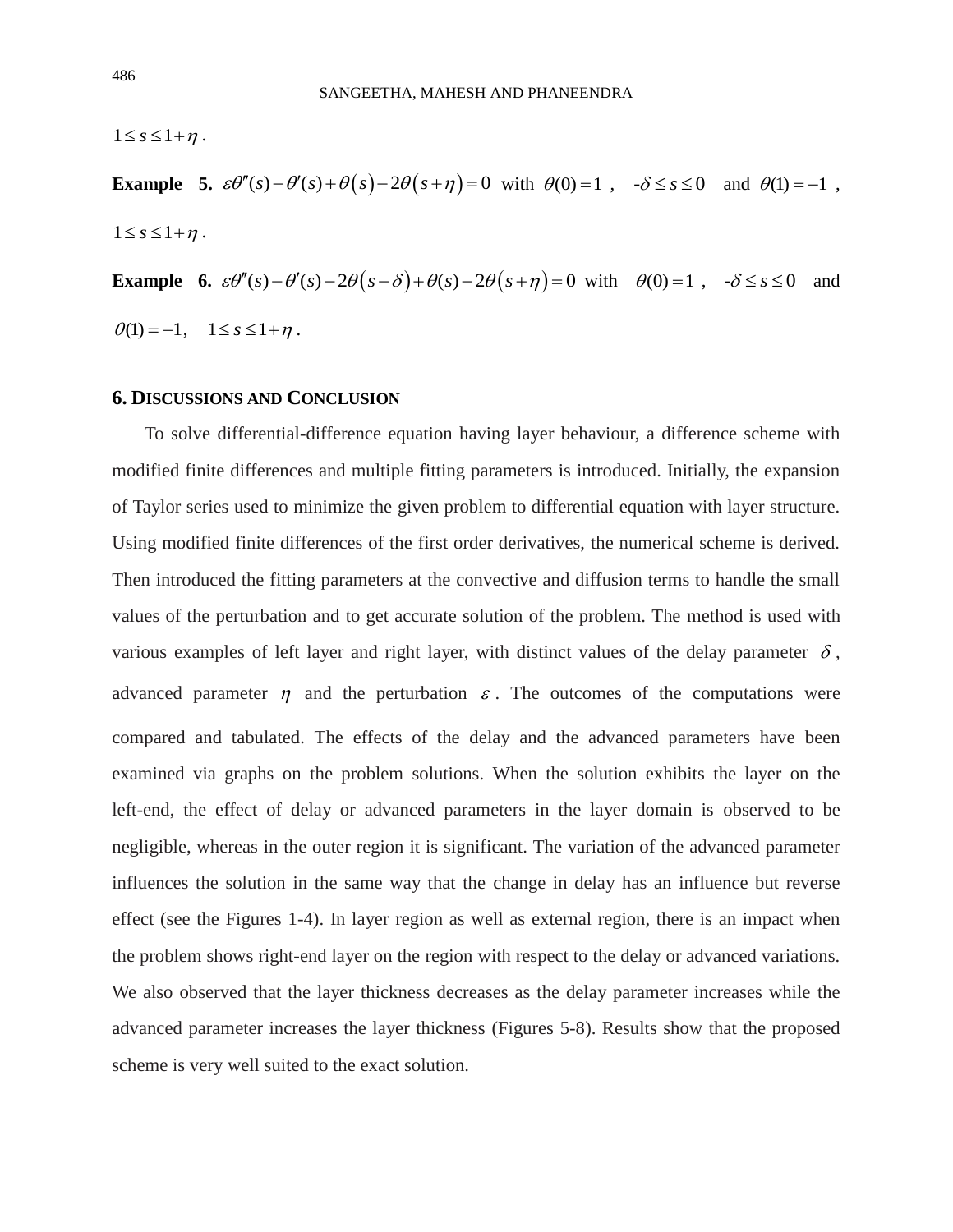| $N \rightarrow$     | 8          | 32                | 128         | 512          |
|---------------------|------------|-------------------|-------------|--------------|
| $\delta \downarrow$ |            | Present method    |             |              |
| 0.00                | 7.6406e-13 | 6.7724e-15        | 9.9920e-16  | 3.3307e-16   |
| 0.05                | 7.5151e-13 | 2.5535e-15        | 3.3307e-15  | $2.2204e-16$ |
| 0.09                | 7.4929e-13 | 2.6645e-15        | 3.5527e-15  | 3.3307e-16   |
|                     |            | Results in $[17]$ |             |              |
| 0.00                | 0.03998462 | 2.3211e-003       | 1.4207e-004 | 8.8822e-006  |
| 0.05                | 0.04117834 | 2.3918e-003       | 1.4572e-004 | 9.0930e-006  |
| 0.09                | 0.04193952 | 2.4339e-003       | 1.4773e-004 | 9.2252e-006  |
|                     |            | Results in [8]    |             |              |
| 0.00                | 0.09907804 | 0.03700736        | 0.00954678  | 0.00214501   |
| 0.05                | 0.09659609 | 0.03640566        | 0.00924661  | 0.00202998   |
| 0.09                | 0.09277401 | 0.03556652        | 0.00895172  | 0.00192488   |

**Table 1.** Maximum absolute errors in the solution of Example 1 for  $\varepsilon = 0.1$  and for different values of  $\delta$ .

**Table 2.** Maximum absolute errors in the solution of Example 2 for  $\varepsilon = 0.1$  and for different values of η.

| $N \rightarrow$   | 8           | 32                | 128          | 512         |
|-------------------|-------------|-------------------|--------------|-------------|
| $\eta \downarrow$ |             | Present Method    |              |             |
| 0.00              | 7.6406e-13  | 6.7724e-15        | $9.9920e-16$ | 3.3307e-16  |
| 0.05              | 3.0642e-14  | 4.2188e-14        | 2.3315e-15   | 3.3307e-16  |
| 0.09              | 1.6986e-14  | 3.3862e-14        | 1.6653e-15   | 3.3307e-16  |
|                   |             | Results in $[17]$ |              |             |
| 0.00              | 3.5917e-003 | 1.9114e-004       | 1.1686e-005  | 7.2967e-007 |
| 0.05              | 3.3119e-003 | 1.8015e-004       | 1.0902e-005  | 6.8007e-007 |
| 0.09              | 3.0919e-003 | 1.7198e-004       | 1.0756e-005  | 6.7236e-007 |
|                   |             | Results [8]       |              |             |
| 0.00              | 0.09907804  | 0.03700736        | 0.00954678   | 0.00214501  |
| 0.05              | 0.09977501  | 0.03727087        | 0.00979659   | 0.00224472  |
| 0.09              | 0.10031348  | 0.03723863        | 0.00996284   | 0.00458698  |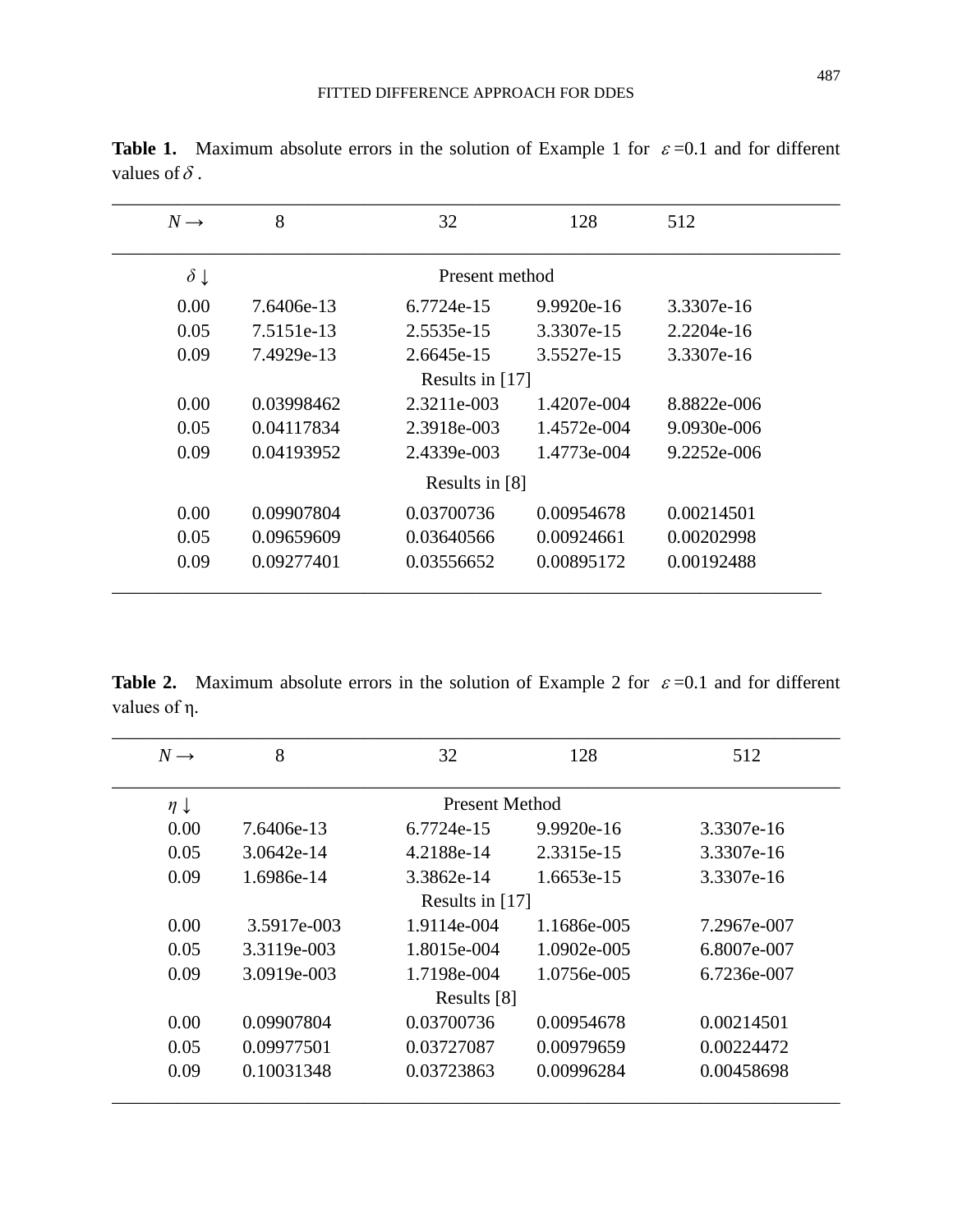|                                            | $N=8$      | $N = 32$        | $N = 128$  | $N = 512$   |
|--------------------------------------------|------------|-----------------|------------|-------------|
| $\delta \downarrow \eta = 0.5\varepsilon$  |            | Present method  |            |             |
| 0.00                                       | 1.1213e-14 | 6.3283e-15      | 3.3307e-16 | 2.2204e-16  |
| 0.05                                       | 1.2490e-14 | 4.1078e-15      | 3.3307e-16 | 2.2204e-16  |
| 0.09                                       | 1.8785e-13 | 1.0603e-14      | 4.4409e-16 | 1.1102e-16  |
| $\eta \downarrow \delta = 0.5 \varepsilon$ |            |                 |            |             |
| 0.00                                       | 1.7564e-13 | 1.2546e-14      | 2.2204e-16 | 1.1102e-16  |
| 0.05                                       | 1.2490e-14 | 4.1078e-15      | 3.3307e-16 | 2.2204e-16  |
| 0.09                                       | 1.8030e-13 | 1.8874e-15      | 2.2204e-16 | 2.2204e-16  |
| $\delta \downarrow \eta = 0.5 \varepsilon$ |            | Results in [17] |            |             |
| 0.00                                       | 0.03998462 | 0.00232117      | 0.00014207 | 8.8822e-006 |
| 0.05                                       | 0.04117834 | 0.00239180      | 0.00014572 | 9.0930e-006 |
| 0.09                                       | 0.04193952 | 0.00243399      | 0.00014773 | 9.2252e-006 |
| $\eta \downarrow \delta = 0.5 \varepsilon$ |            |                 |            |             |
| 0.00                                       | 0.04061578 | 0.00235898      | 0.00014404 | 8.9940e-006 |
| 0.05                                       | 0.04117834 | 0.00239180      | 0.00014572 | 9.0930e-006 |
| 0.09                                       | 0.04157997 | 0.00241448      | 0.00014683 | 9.1629e-006 |
| $\delta \downarrow \eta = 0.5 \varepsilon$ |            | Results in [8]  |            |             |
| 0.00                                       | 0.09190267 | 0.03453494      | 0.01164358 | 0.00300463  |
| 0.05                                       | 0.10233615 | 0.03823132      | 0.01295871 | 0.00335137  |
| 0.09                                       | 0.11018870 | 0.04110846      | 0.01400144 | 0.00362925  |
| $\eta \downarrow \delta = 0.5 \varepsilon$ |            |                 |            |             |
| 0.00                                       | 0.09720079 | 0.03640446      | 0.01229476 | 0.0031786   |
| 0.05                                       | 0.10233615 | 0.03823132      | 0.01295871 | 0.00335137  |
| 0.09                                       | 0.10632014 | 0.03965833      | 0.01348348 | 0.00349050  |

**Table 3.** Maximum absolute errors in the solution of Example 3 for  $\varepsilon = 0.1$  and for different values of  $\eta$  and  $\delta$ .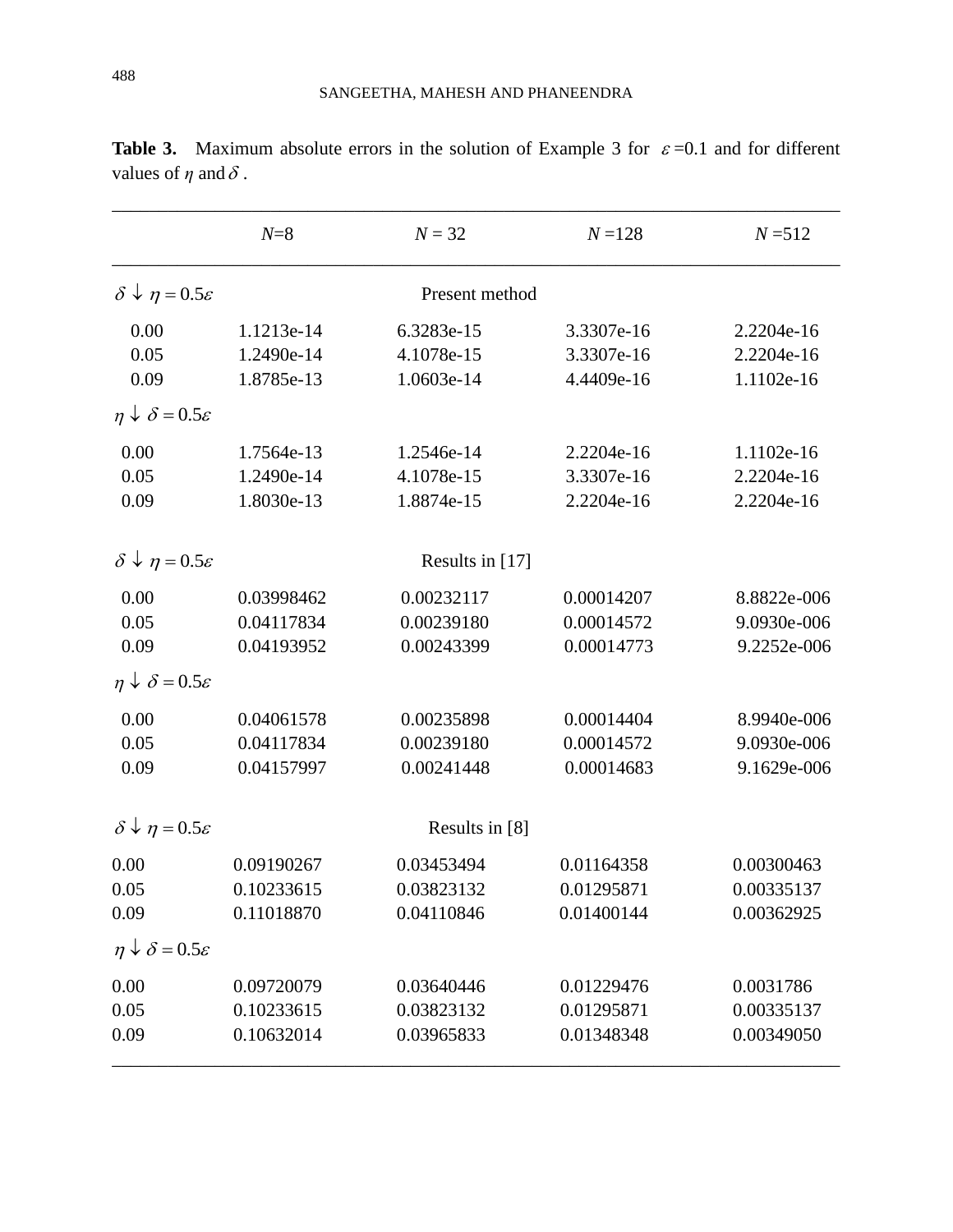| $N \rightarrow$     | 8          | 32              | 128         | 512         |
|---------------------|------------|-----------------|-------------|-------------|
| $\delta \downarrow$ |            | Present method  |             |             |
| 0.00                | 7.4529e-13 | 2.3315e-15      | 8.3267e-16  | 3.3307e-16  |
| 0.05                | 7.5462e-13 | 1.5543e-15      | 2.8866e-15  | 1.1102e-16  |
| 0.09                | 7.5784e-13 | .6645e-15       | 3.3307e-15  | 2.7756e-16  |
|                     |            | Results in [17] |             |             |
| 0.00                | 0.01729728 | 8.9760e-004     | 5.5488e-005 | 3.4650e-006 |
| 0.05                | 0.01614989 | 8.5195e-004     | 5.3014e-005 | 3.3311e-006 |
| 0.09                | 0.01511535 | 8.1843e-004     | 5.0710e-005 | 3.1680e-006 |
|                     |            | Results in [8]  |             |             |
| 0.00                | 0.07847490 | 0.04678972      | 0.01727912  | 0.00443086  |
| 0.05                | 0.09222560 | 0.03828329      | 0.01487799  | 0.00380679  |
| 0.09                | 0.10509460 | 0.03149275      | 0.01299340  | 0.00331935  |

**Table 4.** Maximum absolute errors in the solution of Example 4 for  $\varepsilon = 0.1$  and for different values of  $\delta$ .

**Table 5.** Maximum absolute errors in the solution of Example 5 for  $\varepsilon = 0.1$  and for different values of *η.*

\_\_\_\_\_\_\_\_\_\_\_\_\_\_\_\_\_\_\_\_\_\_\_\_*\_\_\_\_\_\_\_\_\_\_\_\_\_\_\_\_\_\_\_\_\_\_\_\_\_\_\_\_\_\_\_\_\_\_\_\_\_\_\_\_\_\_\_\_\_\_\_\_\_\_\_\_\_\_*

| $N \rightarrow$   | 8          | 32                | 128            | 512         |
|-------------------|------------|-------------------|----------------|-------------|
| $\eta \downarrow$ |            |                   | Present method |             |
| 0.00              | 7.4529e-13 | 2.3315e-15        | 8.3267e-16     | 3.3307e-16  |
| 0.05              | 3.9857e-14 | 4.5963e-14        | 1.7764e-15     | 3.3307e-16  |
| 0.09              | 1.3545e-14 | 4.5852e-14        | 1.5543e-15     | 2.2204e-16  |
|                   |            | Results in $[17]$ |                |             |
| 0.00              | 0.01729728 | 9.3663e-004       | 5.7581e-005    | 3.5951e-006 |
| 0.05              | 0.01829655 | 8.5195e-004       | 5.3014e-005    | 3.3311e-006 |
| 0.09              | 0.01900051 | 9.6037e-004       | 5.9020e-005    | 3.6850e-006 |
|                   |            | Results in [8]    |                |             |
| 0.00              | 0.07847490 | 0.04678972        | 0.01727912     | 0.00443086  |
| 0.05              | 0.06834579 | 0.05516436        | 0.01972508     | 0.00506769  |
| 0.09              | 0.08328237 | 0.06168267        | 0.02169662     | 0.00558451  |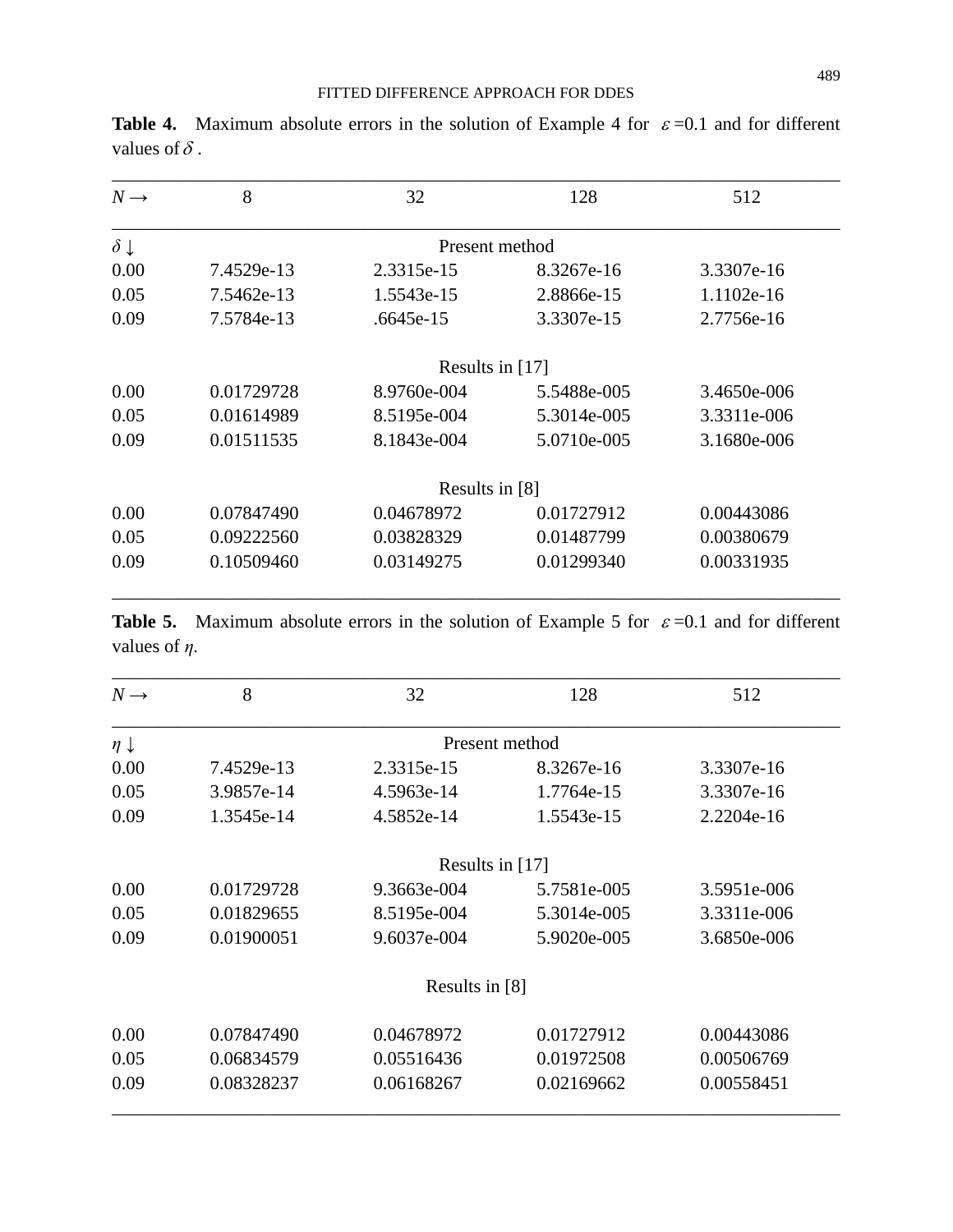| $N \rightarrow$                            | 8          | 32         | 128            | 512        |
|--------------------------------------------|------------|------------|----------------|------------|
| $\delta \downarrow \eta = 0.5 \varepsilon$ |            |            | Present method |            |
| 0.00                                       | 2.2204e-16 | 3.6082e-16 | 7.3830e-15     | 2.2649e-14 |
| 0.05                                       | 1.9429e-16 | 3.7470e-16 | 8.8818e-16     | 3.5127e-13 |
| 0.09                                       | 1.3878e-16 | 1.6653e-15 | 2.2538e-14     | 1.1935e-14 |
| $\eta \downarrow \delta = 0.5 \varepsilon$ |            |            |                |            |
| 0.00                                       | 2.2204e-16 | 1.9429e-15 | 2.9976e-15     | 1.5987e-14 |
| 0.05                                       | 1.9429e-16 | 3.7470e-16 | 8.8818e-16     | 3.5127e-13 |
| 0.09                                       | 3.3307e-16 | 5.5511e-16 | 2.2593e-14     | 3.5461e-13 |
| $\delta \downarrow \eta = 0.5 \varepsilon$ |            |            | Results in [8] |            |
| 0.00                                       | 0.09930002 | 0.03685072 | 0.01331683     | 0.00342882 |
| 0.05                                       | 0.09997296 | 0.03218424 | 0.01167102     | 0.00299572 |
| 0.09                                       | 0.10044578 | 0.02850398 | 0.01038902     | 0.00266379 |
| $\eta \downarrow \delta = 0.5 \varepsilon$ |            |            |                |            |
| 0.00                                       | 0.10055269 | 0.02759534 | 0.01007834     | 0.00258299 |
| 0.05                                       | 0.09997296 | 0.03218424 | 0.01167102     | 0.00299572 |
| 0.09                                       | 0.09944067 | 0.03591410 | 0.0129736      | 0.00334044 |

**Table 6.** Maximum absolute errors in the solution of Example 6 for  $\varepsilon = 0.1$  and for different values of  $\eta$  and  $\delta$ .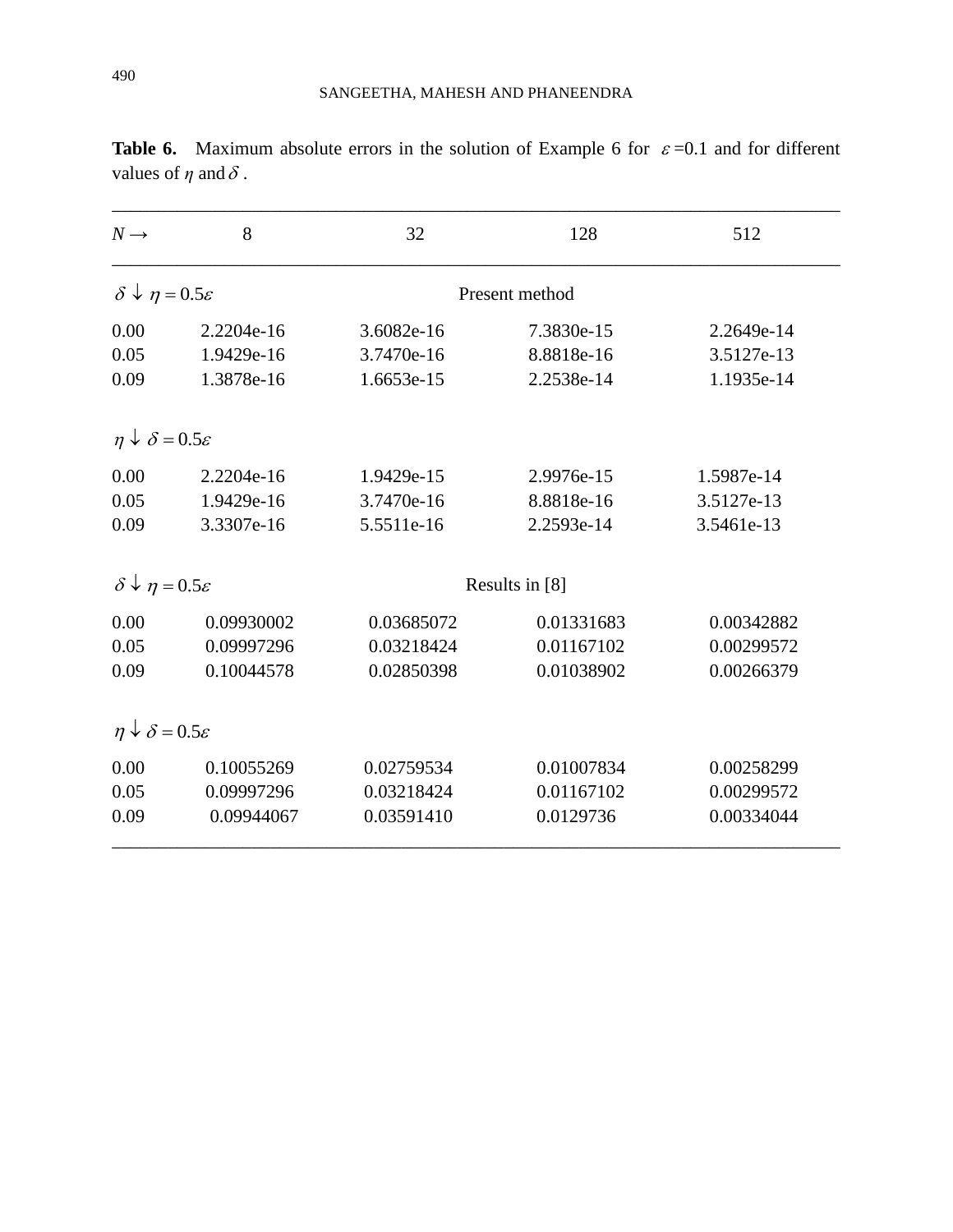

**Figure 1.** Numerical solution in Example 1 for  $\varepsilon = 0.1$  with different values of  $\delta$ .



**Figure 2.** Numerical solution in Example 2 for  $\varepsilon = 0.1$  with different values of  $\eta$ .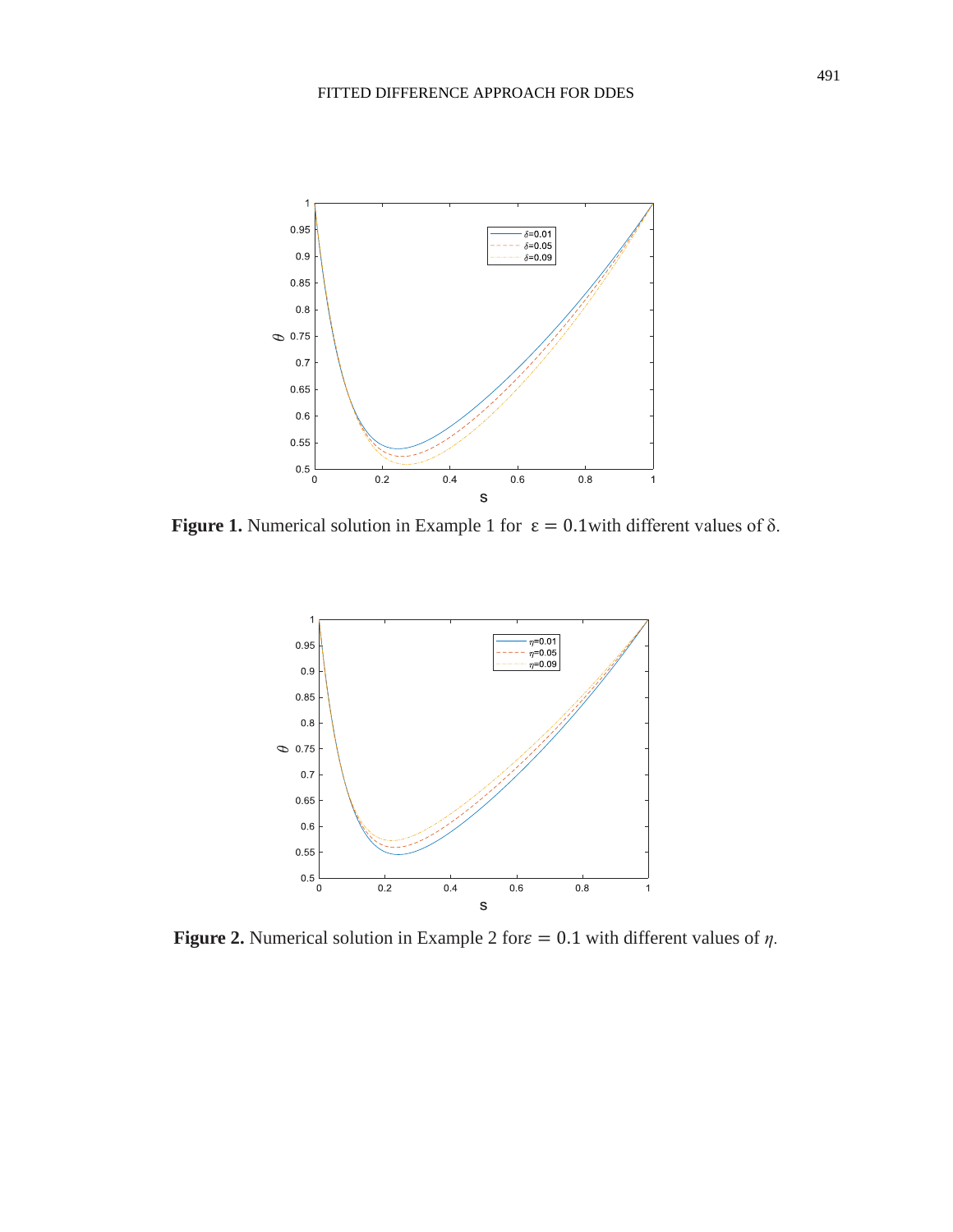

**Figure 3.** Numerical solution in Example 3 for  $\varepsilon = 0.1$  with different values of  $\delta$ .



**Figure 4.** Numerical solution in Example 3 for  $\varepsilon = 0.1$  with different values of  $\eta$ .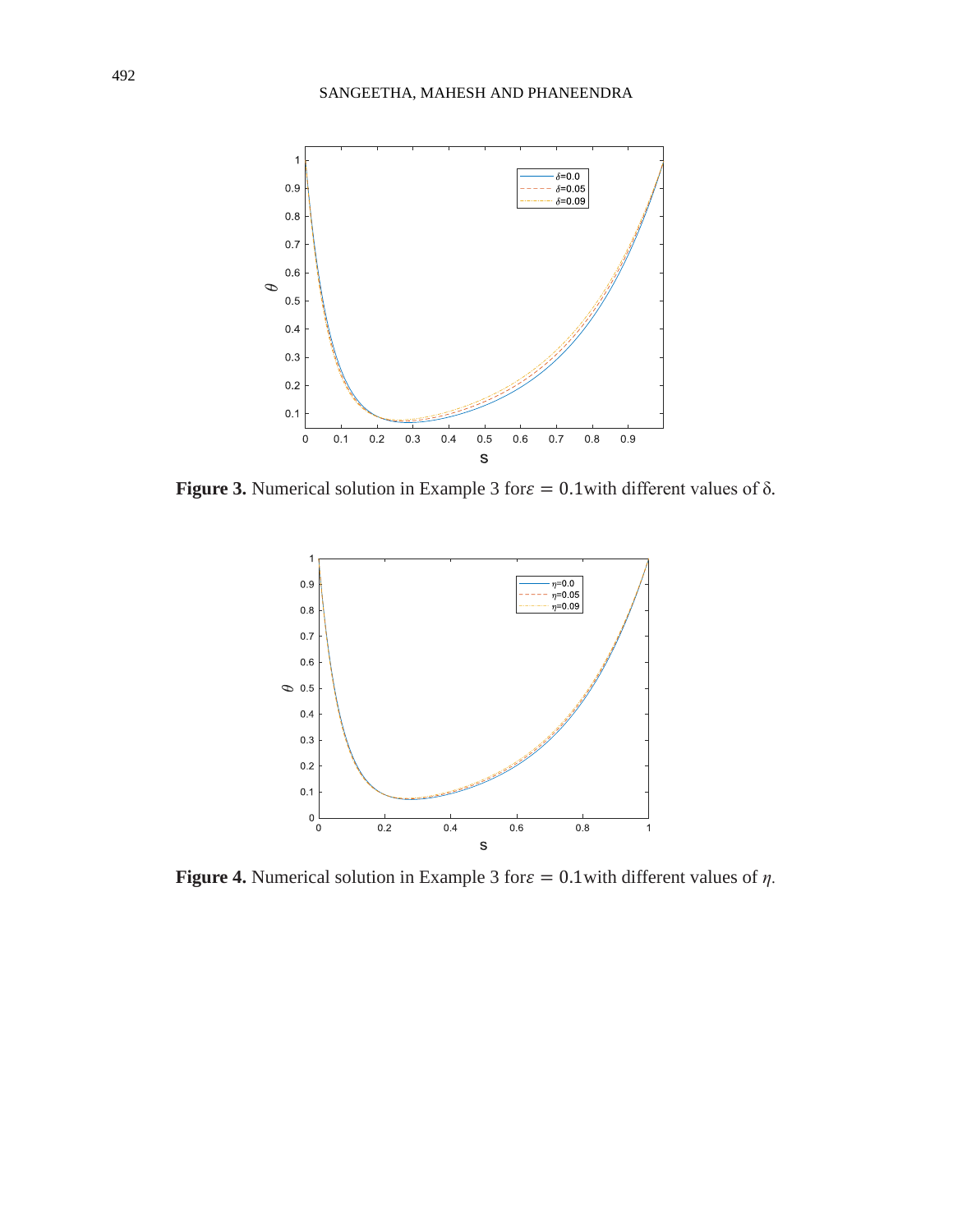

**Figure 5.** Numerical solution in Example 4 for  $\varepsilon = 0.1$  with different values of  $\delta$ .



**Figure 6.** Numerical solution in Example 5 for  $\varepsilon = 0.1$  with different values of  $\eta$ .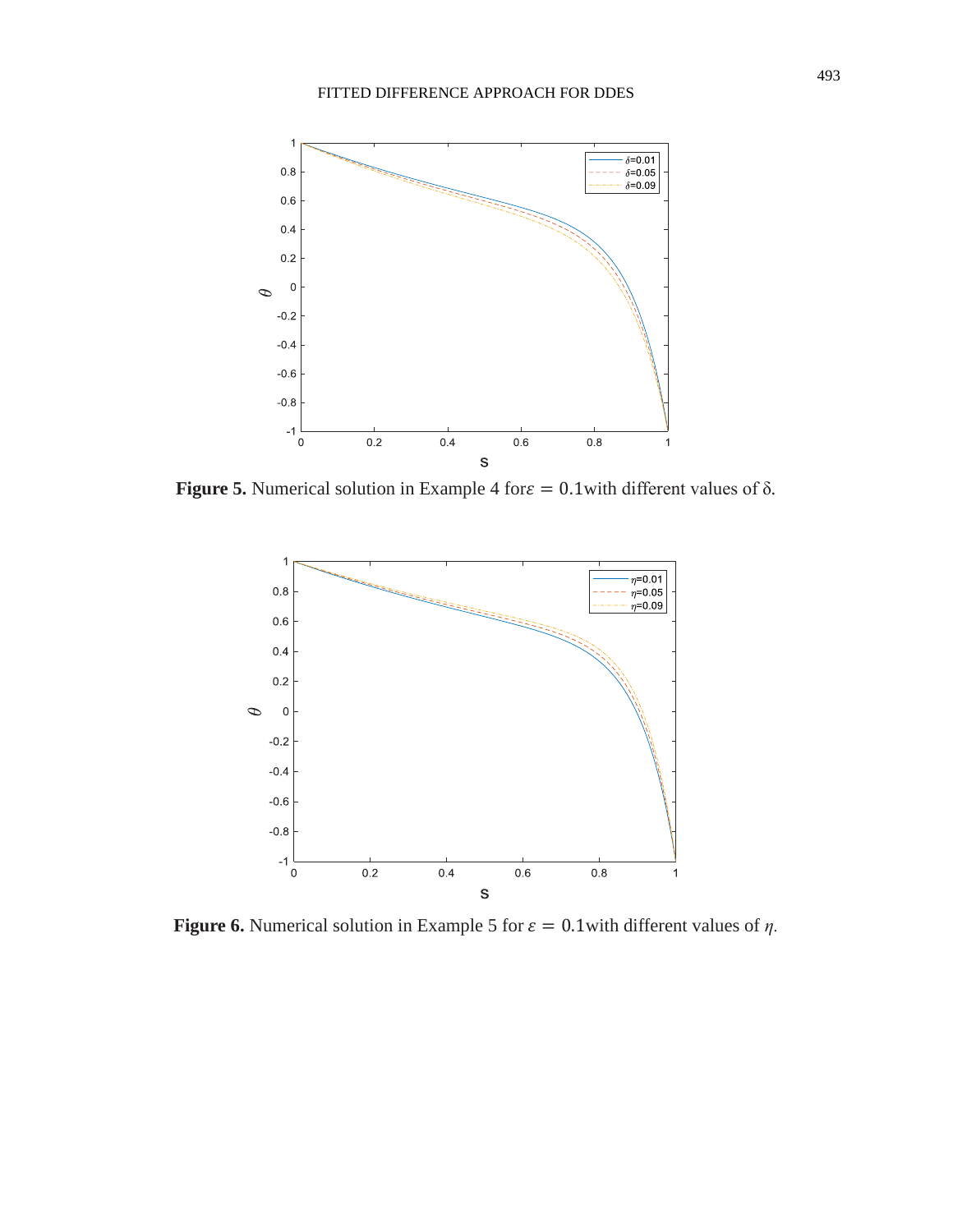

**Figure 7.** Numerical solution in Example 6 with  $\varepsilon = 0.1$  and for different values of  $\eta$ .



**Figure 8.** Numerical solution in Example 6 with  $\varepsilon = 0.1$  and for different values of  $\delta$ .

## **Conflict of Interests**

The authors declare that there is no conflict of interests.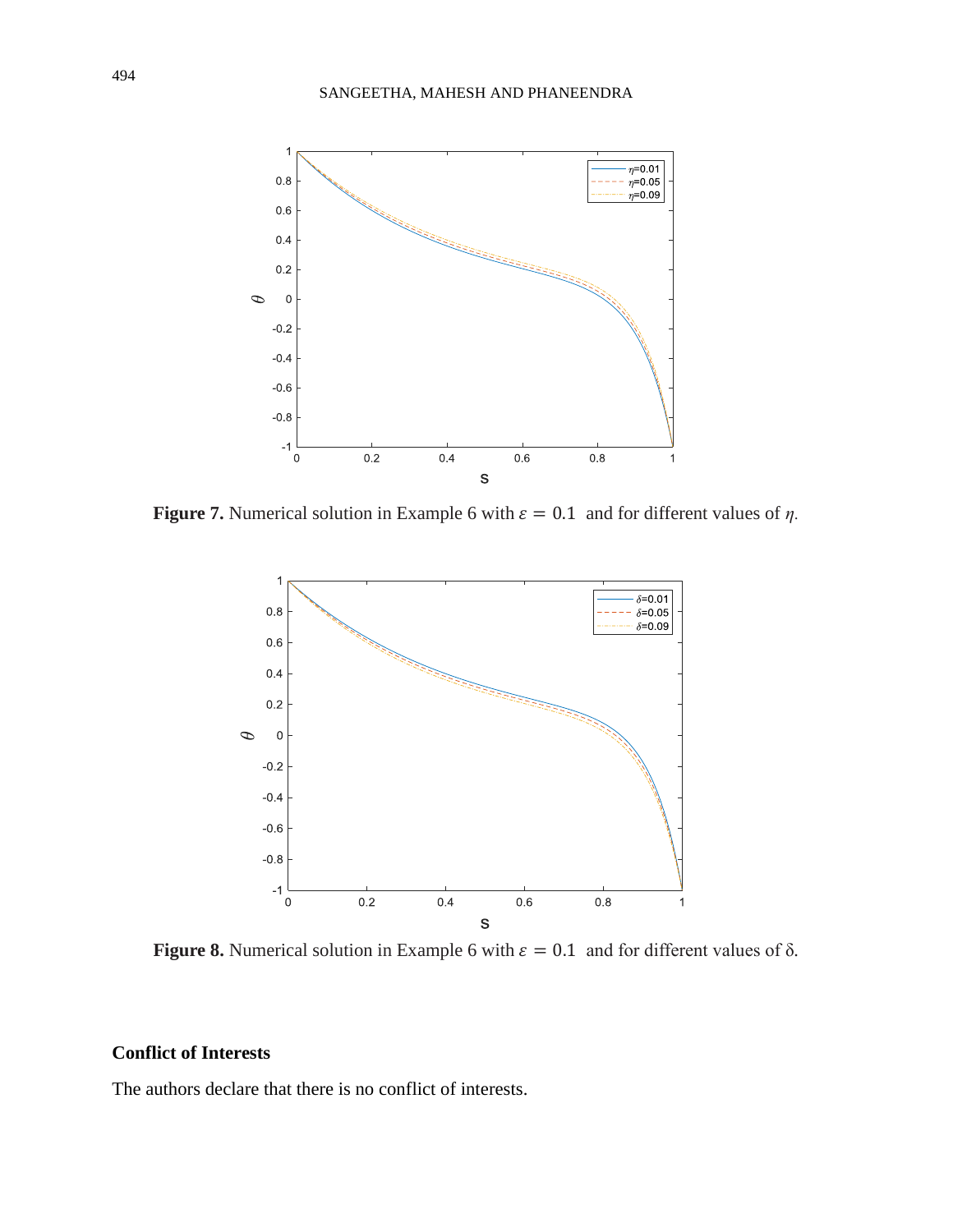#### **REFERENCES**

- [1] R. Bellman, K. L. Cooke, Differential-Difference Equations, Academic Press, New York, 1963.
- [2] M. Bestehornand, E. V. Grigorieva, Formation and propagation of localized states in extended systems, Ann. Phys. 13 (2004), 423–431.
- [3] M. W. Derstine, H. M. Gibbs, F. A. Hopf, and D. L. Kaplan, Bifurcation gap in a hybrid optical system, Phys. Rev. A. 26 (1982), 3720–3722.
- [4] Diddi Kumara Swamy, Kolloju Phaneendra and Y.N. Reddy, Accurate Numerical Method for Singularly Perturbed Differential-Difference Equations with Mixed Shifts, Khayyam J. Math. 4 (2018), 110–122.
- [5] E. P. Doolan, J. J. H. Miller and W. H. A. Schilders, Uniform Numerical Methods for Problems with Initial and Boundary Layers, Boole Press, Dublin, 1980.
- [6] R. D. Driver, Ordinary and Delay Differential Equations. Springer, New York, 1977.
- [7] L. E. El'sgol'ts, S. B. Norkin, Introduction to the theory and application of differential equations with deviating arguments, Mathematics in science and engineering, Academic Press, 1973.
- [8] M. K. Kadalbajoo, K. K. Sharma, Numerical treatment of mathematical model arising from a model of neuronal variability, J. Math. Anal. Appl. 307 (2005), 606-627.
- [9] P. V. Kokotovic, H. K. Khalil, and J. O'Reilly, Singular perturbation methods in control analysis and design, Academic Press, New York, 1986.
- [10] Y. Kuang, Delay Differential Equations with Applications in Population Dynamics, Academic Press, New York, 1993.
- [11] C. G. Lange, R. M Miura, Singular perturbation analysis of boundary-value problems for differential -difference equations V Small shifts with layer behaviour, SIAM. J. Appl. Math. 54 (1) (1994), 249–272.
- [12] C. G. Lange, R. M. Miura, Singular perturbation analysis of boundary-value problems for differential -difference equations VI Small shifts with rapid oscillations, SIAM. J. Appl. Math. 54 (1) (1994), 273–283.
- [13] A. Lasota and M. Wazewska, Mathematical models of the red blood cell system, Mat. Stos. 6 (1976), 25–40.
- [14] M.C. Mackey and L. Glass, Oscillation and chaos in physiological control systems, Science, 197 (1977), 287–289.
- [15] A. Martin and S. Raun, Predator-prey models with delay and prey harvesting, J. Math. Bio. 43 (3) (2001),